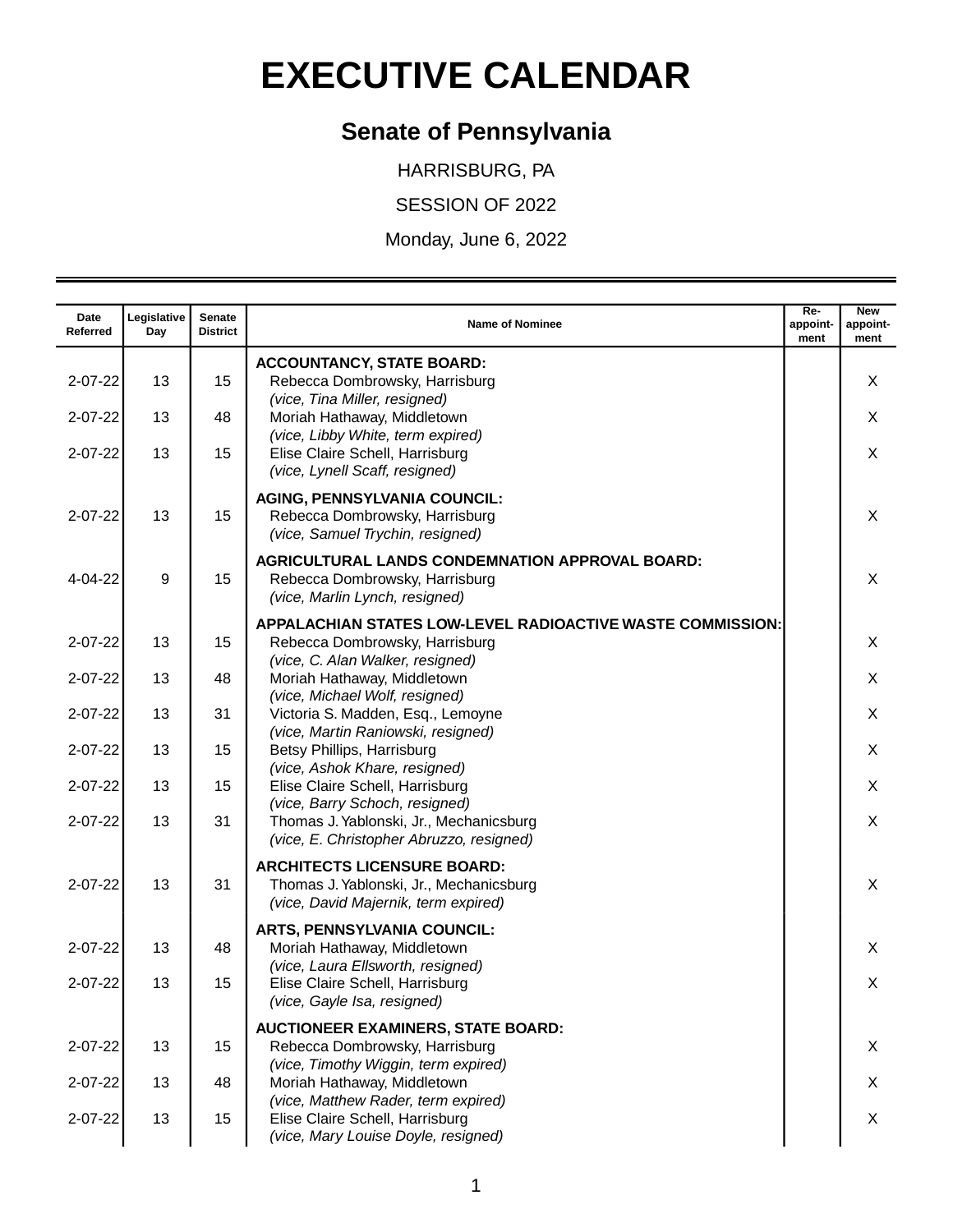| Date<br>Referred               | Legislative<br>Day | Senate<br><b>District</b> | <b>Name of Nominee</b>                                                                                                                                  | $Re-$<br>appoint-<br>ment | <b>New</b><br>appoint-<br>ment |
|--------------------------------|--------------------|---------------------------|---------------------------------------------------------------------------------------------------------------------------------------------------------|---------------------------|--------------------------------|
| $2 - 07 - 22$                  | 13                 | 15                        | <b>BANKING AND SECURITIES COMMISSION:</b><br>Elise Claire Schell, Harrisburg<br>(vice, Gerald Pappert, resigned)                                        |                           | X                              |
| $2 - 07 - 22$                  | 13                 | 15                        | <b>BARBER EXAMINERS, STATE BOARD:</b><br>Rebecca Dombrowsky, Harrisburg                                                                                 |                           | X                              |
| $2 - 07 - 22$                  | 13                 | 48                        | (vice, Margaret Moore, resigned)<br>Moriah Hathaway, Middletown                                                                                         |                           | X                              |
| $2 - 07 - 22$                  | 13                 | 15                        | (vice, Sharon Dell, term expired)<br>Betsy Phillips, Harrisburg<br>(vice, John Christopher, term expired)                                               |                           | X                              |
| $2 - 07 - 22$                  | 13                 | 31                        | Thomas J. Yablonski, Jr., Mechanicsburg<br>(vice, Donald Yost, deceased)                                                                                |                           | X                              |
| $3-30-22$                      | 10                 | 15                        | <b>CALIFORNIA UNIVERSITY:</b><br>Rebecca Dombrowsky, Harrisburg<br>(vice, Kirk Holman, deceased)                                                        |                           | X                              |
| $2 - 07 - 22$                  | 13                 | 48                        | <b>CANCER CONTROL, PREVENTION AND RESEARCH ADVISORY BOARD,</b><br><b>PENNSYLVANIA:</b><br>Moriah Hathaway, Middletown<br>(vice, Joel Noumoff, resigned) |                           | X                              |
| $2 - 07 - 22$                  | 13                 | 15                        | <b>CHARTER SCHOOL APPEAL BOARD, STATE:</b><br>Elise Claire Schell, Harrisburg                                                                           |                           | X                              |
| $2 - 07 - 22$                  | 13                 | 31                        | (vice, Mitchell Yanyanin, term expired)<br>Thomas J. Yablonski, Jr., Mechanicsburg<br>(vice, Jonathan Peri, term expired)                               |                           | X                              |
| $2 - 07 - 22$<br>$2 - 07 - 22$ | 13<br>13           | 15<br>31                  | <b>CHILDREN'S TRUST FUND BOARD:</b><br>Rebecca Dombrowsky, Harrisburg<br>(vice, Harry Hamilton, resigned)<br>Thomas J. Yablonski, Jr., Mechanicsburg    |                           | X<br>X                         |
|                                |                    |                           | (vice, Carole Gravagno, resigned)<br><b>CHIROPRACTIC, STATE BOARD:</b>                                                                                  |                           |                                |
| $2 - 07 - 22$                  | 13                 | 15                        | Rebecca Dombrowsky, Harrisburg<br>(vice, George Khoury, term expired)                                                                                   |                           | X                              |
| 2-07-22                        | 13                 | 15                        | Elise Claire Schell, Harrisburg<br>(vice, Christopher Decker, resigned)                                                                                 |                           | Χ                              |
| $4 - 04 - 22$                  | 9                  | 31                        | <b>CLERK OF COURTS, DAUPHIN COUNTY:</b><br>Thomas J. Yablonski, Jr., Mechanicsburg<br>(vice, Dale Klein, resigned)                                      |                           | X                              |
| $5 - 23 - 22$                  | 3                  | 31                        | <b>COMMUNITY AND ECONOMIC DEVELOPMENT, SECRETARY:</b><br>Thomas J. Yablonski, Jr., Mechanicsburg<br>(vice, Dennis Davin, resigned)                      |                           | X                              |
| $2 - 07 - 22$                  | 13                 | 15                        | <b>CONSTABLES' EDUCATION AND TRAINING BOARD:</b><br>Elise Claire Schell, Harrisburg                                                                     |                           | X.                             |
| 4-04-22                        | 9                  | 15                        | (vice, Rodney Ruddock, resigned)<br>Rebecca Dombrowsky, Harrisburg<br>(vice, Thomas Brletic, resigned)                                                  |                           | X                              |
| 3-30-22                        | 10                 | 31                        | <b>CONSUMER ADVOCATE:</b><br>Patrick Cicero, Mechanicsburg<br>(vice, Irwin A. Popowsky, retired)                                                        |                           | X                              |
| 4-04-22                        | 9                  | 31                        | <b>CONTROLLER, ALLEGHENY COUNTY:</b><br>Thomas J. Yablonski, Jr., Mechanicsburg<br>(vice, Chelsa Wagner, resigned)                                      |                           | X                              |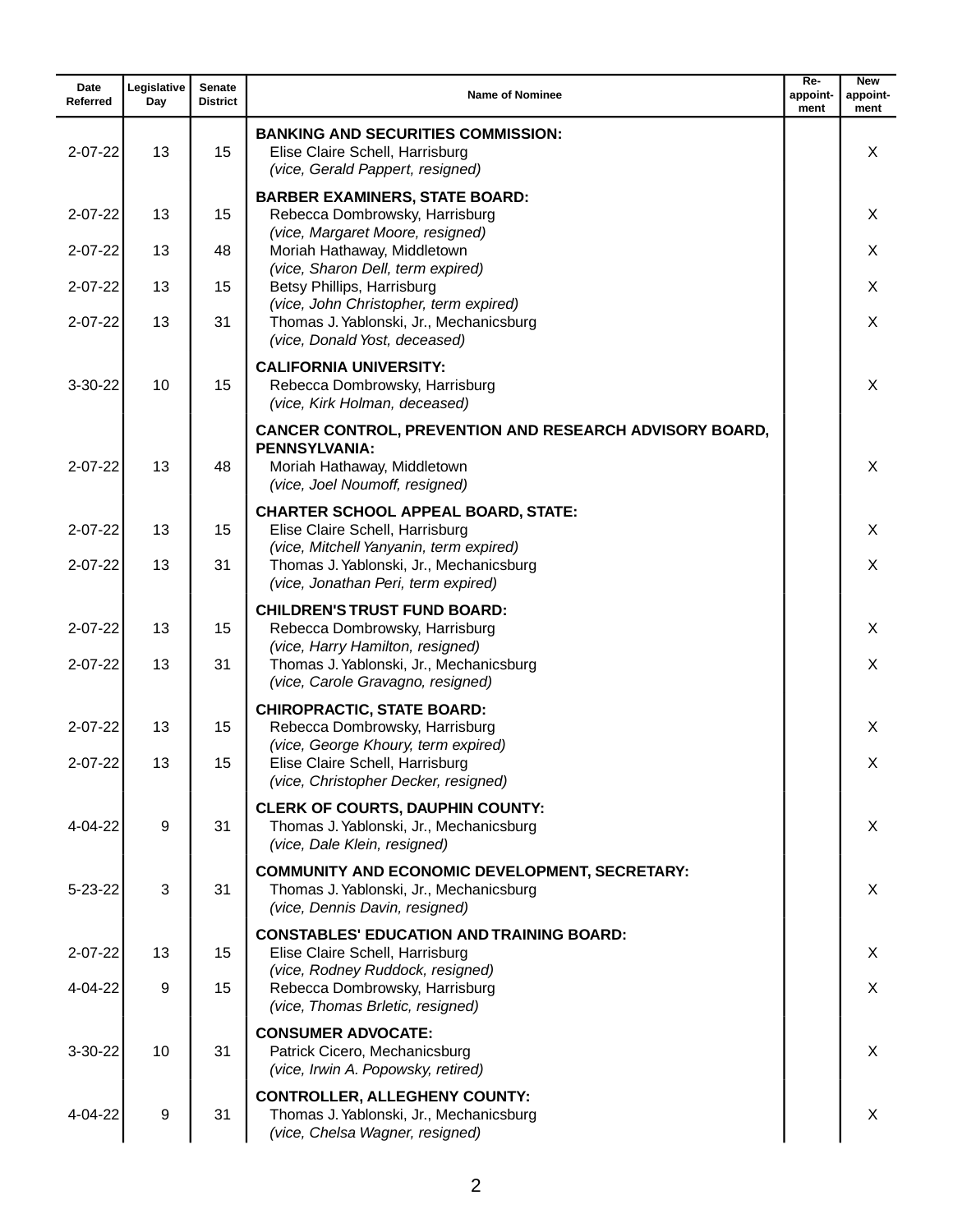| Date<br>Referred | Legislative<br>Day | Senate<br><b>District</b> | <b>Name of Nominee</b>                                                                                                              | Re-<br>appoint-<br>ment | <b>New</b><br>appoint-<br>ment |
|------------------|--------------------|---------------------------|-------------------------------------------------------------------------------------------------------------------------------------|-------------------------|--------------------------------|
| $2 - 08 - 22$    | 12                 | 15                        | <b>CONVENTION CENTER AUTHORITY, PENNSYLVANIA:</b><br>Elise Claire Schell, Harrisburg<br>(vice, Robert Loughery, term expired)       |                         | X                              |
| $2 - 08 - 22$    | 12                 | 15                        | <b>COSMETOLOGY, STATE BOARD:</b><br>Rebecca Dombrowsky, Harrisburg                                                                  |                         | X                              |
| $2 - 08 - 22$    | 12                 | 15                        | (vice, Elaine Gowaty, term expired)<br>Elise Claire Schell, Harrisburg<br>(vice, James Farrell, resigned)                           |                         | X                              |
| $2 - 08 - 22$    | 12                 | 15                        | <b>CRANE OPERATORS, STATE BOARD:</b><br>Elise Claire Schell, Harrisburg<br>(vice, Jason Giurintano, term expired)                   |                         | X                              |
| $3-30-22$        | 10                 | 35                        | Steven Kuncelman, Ebensburg<br>(vice, Daniel Haulman, term expired)                                                                 |                         | X                              |
| $2 - 08 - 22$    | 12                 | 42                        | DRUG, DEVICE AND COSMETIC BOARD, PENNSYLVANIA:<br>Rodney R. Akers, Esq., Pittsburgh<br>(vice, Jeffrey Pincus, term expired)         |                         | X                              |
| $2 - 08 - 22$    | 12                 | 15                        | Anne Gingrich Cornick, Esq., Harrisburg<br>(vice, George Pajovich, term expired)                                                    |                         | X                              |
| $2 - 08 - 22$    | 12                 | 15                        | Rebecca Dombrowsky, Harrisburg<br>(vice, Thomas Weida, term expired)                                                                |                         | X                              |
| $2 - 08 - 22$    | 12                 | 48                        | Moriah Hathaway, Middletown                                                                                                         |                         | X                              |
| $2 - 08 - 22$    | 12                 | 31                        | (vice, Susan Williams, term expired)<br>Victoria S. Madden, Esq., Lemoyne                                                           |                         | X                              |
| $2 - 08 - 22$    | 12                 | 31                        | (vice, Janis Creason, term expired)<br>Theron Perez, Esq., Camp Hill                                                                |                         | X                              |
| $2 - 08 - 22$    | 12                 | 15                        | (vice, Jeffrey Runge, term expired)<br>Betsy Phillips, Harrisburg                                                                   |                         | X                              |
| $2 - 08 - 22$    | 12                 | 15                        | (vice, Pamela Higgins, term expired)<br>Elise Claire Schell, Harrisburg                                                             |                         | X                              |
| $2 - 08 - 22$    | 12                 | 4                         | (vice, John Keegan, term expired)<br>Mary K. Topper, Esq., Glenside                                                                 |                         | X                              |
| $2 - 08 - 22$    | 12                 | 31                        | (vice, Richard Grimaldi, term expired)<br>Thomas J. Yablonski, Jr., Mechanicsburg<br>(vice, Joan Tarloff, deceased)                 |                         | X                              |
| 2-08-22          | 12                 | 15                        | <b>EDUCATION, STATE BOARD:</b><br>Rebecca Dombrowsky, Harrisburg                                                                    |                         | X                              |
| 2-08-22          | 12                 | 48                        | (vice, Kirk Hallett, resigned)<br>Moriah Hathaway, Middletown                                                                       |                         | X                              |
| 2-08-22          | 12                 | 15                        | (vice, James Barker, resigned)<br>Betsy Phillips, Harrisburg                                                                        |                         | X                              |
| 2-08-22          | 12                 | 15                        | (vice, Colleen Sheehan, resigned)<br>Elise Claire Schell, Harrisburg                                                                |                         | X                              |
| 3-30-22          | 10                 | 34                        | (vice, Craig Snider, resigned)<br>Nicole Carnicella, Bellefonte                                                                     | X                       |                                |
| 3-30-22          | 10                 | 13                        | Pedro Rivera, Lancaster                                                                                                             |                         | X                              |
| $5 - 23 - 22$    | 3                  | 4                         | (vice, Jay Badams, resigned)<br>Mary K. Topper, Esq., Glenside<br>(vice, Jonathan Peri, resigned)                                   |                         | X                              |
| $2 - 08 - 22$    | 12                 | 15                        | <b>ENERGY DEVELOPMENT AUTHORITY, PENNSYLVANIA:</b><br>Rebecca Dombrowsky, Harrisburg<br>(vice, Robert Sanders, resigned)            |                         | X                              |
| 2-08-22          | 12                 | 31                        | <b>ENVIRONMENTAL HEARING BOARD, PENNSYLVANIA:</b><br>Thomas J. Yablonski, Jr., Mechanicsburg<br>(vice, Richard P. Mather, resigned) |                         | X                              |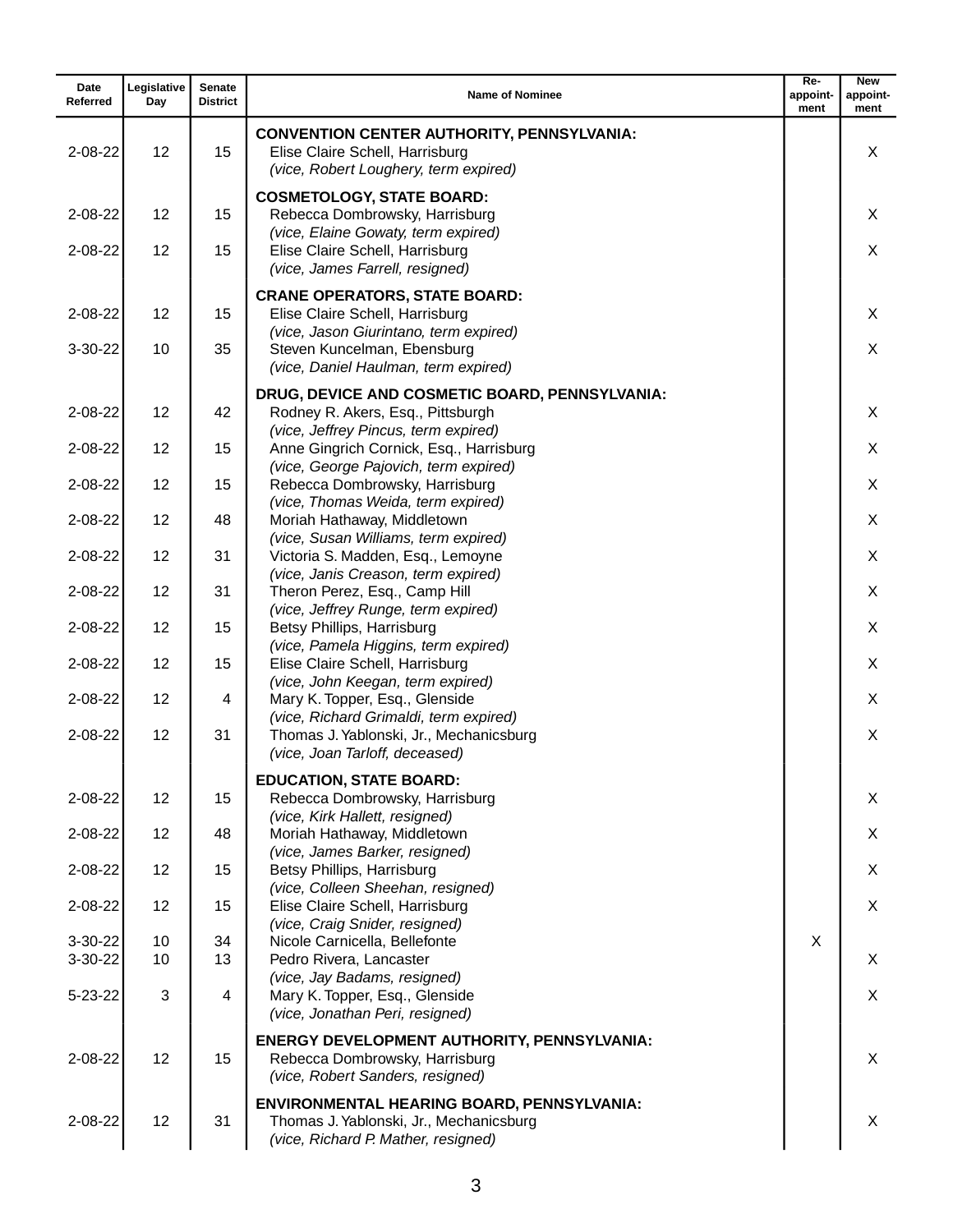| Date<br>Referred | Legislative<br>Day | <b>Senate</b><br><b>District</b> | <b>Name of Nominee</b>                                                                                                      | $Re-$<br>appoint-<br>ment | <b>New</b><br>appoint-<br>ment |
|------------------|--------------------|----------------------------------|-----------------------------------------------------------------------------------------------------------------------------|---------------------------|--------------------------------|
| $5 - 23 - 22$    | 3                  | 31                               | <b>FARM PRODUCTS SHOW COMMISSION, STATE:</b><br>Thomas J. Yablonski, Jr., Mechanicsburg<br>(vice, David Black, resigned)    |                           | X                              |
| $5 - 23 - 22$    | 3                  | 15                               | <b>FUNERAL DIRECTORS, STATE BOARD:</b><br>Elise Claire Schell, Harrisburg<br>(vice, Scott Custead, resigned)                |                           | X                              |
| $3 - 30 - 22$    | 10                 | 16                               | <b>GAME COMMISSION, PENNSYLVANIA:</b><br>Gary Cressman, Allentown                                                           |                           | X                              |
| $3 - 30 - 22$    | 10                 | 19                               | (add to complement)<br>Todd Pride, Cochranville<br>(vice, Brian Hoover, term expired)                                       |                           | X                              |
| $2 - 08 - 22$    | 12                 | 31                               | <b>HAMBURG CENTER:</b><br>Thomas J. Yablonski, Jr., Mechanicsburg<br>(vice, Nancy Ann Houser, resigned)                     |                           | X                              |
| $2 - 08 - 22$    | 12                 | 15                               | <b>HEALTH POLICY BOARD:</b><br>Rebecca Dombrowsky, Harrisburg                                                               |                           | X                              |
| $3 - 30 - 22$    | 10                 | 15                               | (vice, C. Michael Blackwood, resigned)<br>Elise Claire Schell, Harrisburg<br>(vice, Lisa Frank, resigned)                   |                           | X                              |
| $2 - 07 - 22$    | 13                 | 31                               | <b>HEALTH, SECRETARY:</b><br>Thomas J. Yablonski, Jr., Mechanicsburg<br>(vice, Rachel Levine, M.D., resigned)               |                           | X                              |
| $2 - 08 - 22$    | 12                 | 15                               | HIGHER EDUCATION ASSISTANCE AGENCY, PENNSYLVANIA:<br>Elise Claire Schell, Harrisburg                                        |                           | X                              |
| $5 - 23 - 22$    | 3                  | 31                               | (vice, Hon. Roy Reinard, III, term expired)<br>Thomas J. Yablonski, Jr., Mechanicsburg<br>(vice, Robin Wiessmann, resigned) |                           | X                              |
| $2 - 08 - 22$    | 12                 | 48                               | HIGHER EDUCATION, BOARD OF GOVERNORS OF THE STATE SYSTEM:<br>Moriah Hathaway, Middletown                                    |                           | X                              |
| $2 - 08 - 22$    | 12                 | 15                               | (vice, Donald Houser, Jr., resigned)<br>Elise Claire Schell, Harrisburg<br>(vice, B. Michael Schaul, resigned)              |                           | X                              |
| $2 - 08 - 22$    | 12                 | 15                               | HISTORICAL AND MUSEUM COMMISSION, PENNSYLVANIA:<br>Rebecca Dombrowsky, Harrisburg<br>(vice, David Schuyler, deceased)       |                           | X                              |
| $2 - 08 - 22$    | 12                 | 15                               | HUMAN RELATIONS COMMISSION, PENNSYLVANIA:<br>Rebecca Dombrowsky, Harrisburg                                                 |                           | X                              |
| $2 - 08 - 22$    | 12                 | 48                               | (vice, Kathleen Dormer-Carusone, resigned)<br>Moriah Hathaway, Middletown<br>(vice, Gerald Robinson, resigned)              |                           | X                              |
| $2 - 07 - 22$    | 13                 | 31                               | HUMAN SERVICES, SECRETARY:<br>Thomas J. Yablonski, Jr., Mechanicsburg<br>(vice, Teresa Miller, resigned)                    |                           | X.                             |
| $2 - 08 - 22$    | 12                 | 15                               | <b>INDUSTRIAL BOARD:</b><br>Rebecca Dombrowsky, Harrisburg<br>(vice, Bony Dawood, resigned)                                 |                           | X                              |
| $2 - 08 - 22$    | 12                 | 15                               | INDUSTRIAL DEVELOPMENT AUTHORITY, PENNSYLVANIA:<br>Elise Claire Schell, Harrisburg                                          |                           | X                              |
| $2 - 08 - 22$    | 12                 | 31                               | (vice, B. Michael Schaul, resigned)<br>Thomas J. Yablonski, Jr., Mechanicsburg<br>(vice, Janis Herschkowitz, resigned)      |                           | X                              |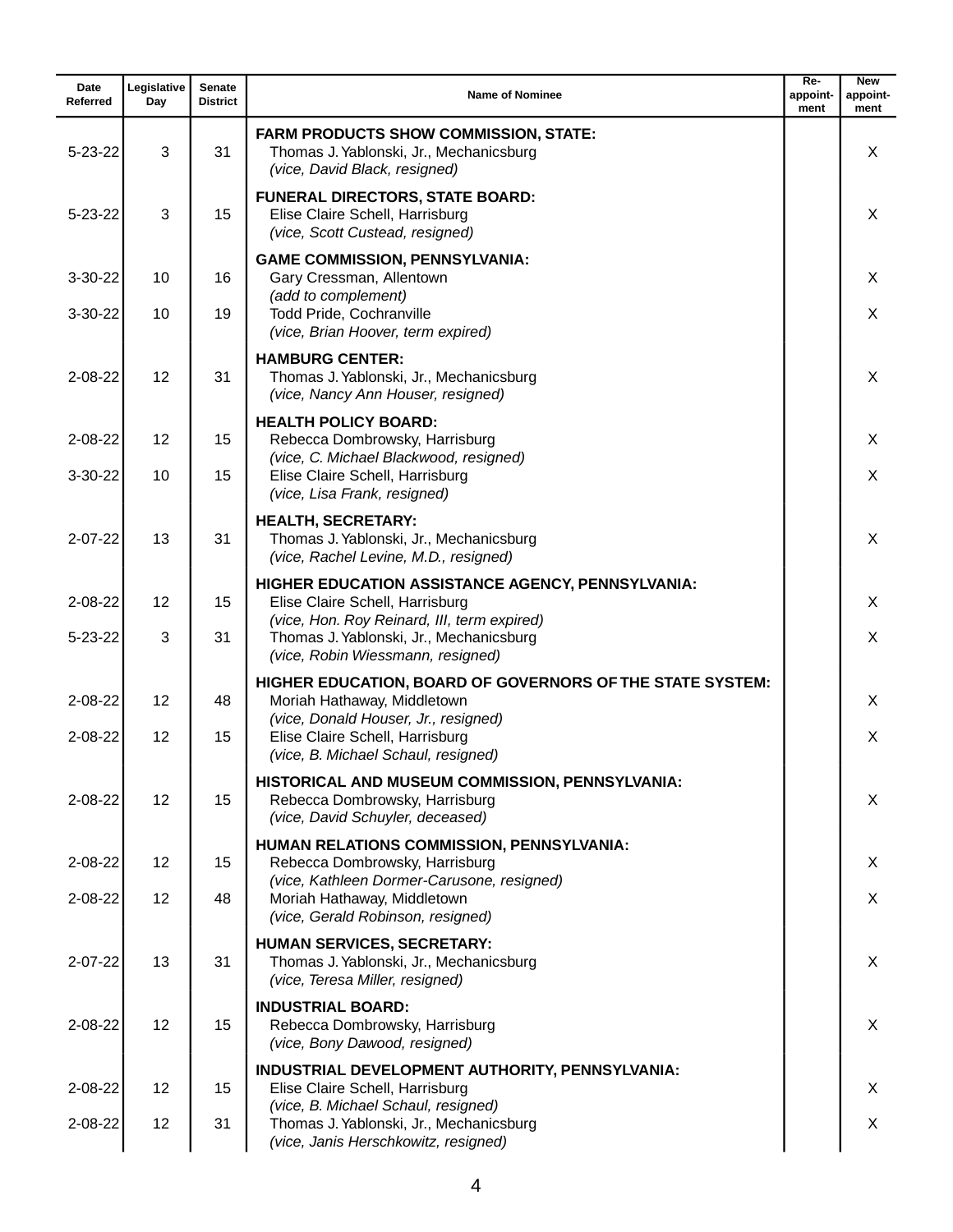| Date<br>Referred | Legislative<br>Day | <b>Senate</b><br><b>District</b> | <b>Name of Nominee</b>                                                                                                                                                | Re-<br>appoint-<br>ment | <b>New</b><br>appoint-<br>ment |
|------------------|--------------------|----------------------------------|-----------------------------------------------------------------------------------------------------------------------------------------------------------------------|-------------------------|--------------------------------|
| $4 - 04 - 22$    | 9                  | 15                               | JUDGE, COMMONWEALTH COURT OF PENNSYLVANIA:<br>Anne Gingrich Cornick, Esq., Harrisburg<br>(vice, Hon. Kevin Brobson, resigned)<br>(Two-thirds vote required on above)  |                         | X                              |
| 4-04-22          | 9                  | 42                               | JUDGE, COURT OF COMMON PLEAS, ALLEGHENY COUNTY:<br>Rodney R. Akers, Esq., Pittsburgh<br>(vice, Hon. Jeffrey Manning, resigned)<br>(Two-thirds vote required on above) |                         | X                              |
| 4-04-22          | 9                  | 4                                | JUDGE, COURT OF COMMON PLEAS, BERKS COUNTY:<br>Mary K. Topper, Esq., Glenside<br>(vice, Hon. Timothy Rowley, resigned)<br>(Two-thirds vote required on above)         |                         | X                              |
| $4 - 04 - 22$    | 9                  | 42                               | JUDGE, COURT OF COMMON PLEAS, BLAIR COUNTY:<br>Rodney R. Akers, Esq., Pittsburgh<br>(vice, Hon. Daniel Milliron, resigned)<br>(Two-thirds vote required on above)     |                         | X                              |
| 4-04-22          | 9                  | 4                                | JUDGE, COURT OF COMMON PLEAS, BUTLER COUNTY:<br>Mary K. Topper, Esq., Glenside<br>(vice, Hon. William Shaffer, resigned)<br>(Two-thirds vote required on above)       |                         | X                              |
| $4 - 04 - 22$    | 9                  | 42                               | JUDGE, COURT OF COMMON PLEAS, CHESTER COUNTY:<br>Rodney R. Akers, Esq., Pittsburgh                                                                                    |                         | X                              |
| 4-04-22          | 9                  | 4                                | (vice, Hon. Katherine Platt, resigned)<br>Mary K. Topper, Esq., Glenside<br>(vice, Hon. Jacqueline Cody, resigned)<br>(Two-thirds vote required on above)             |                         | X                              |
| $4 - 04 - 22$    | 9                  | 42                               | JUDGE, COURT OF COMMON PLEAS, DAUPHIN COUNTY:<br>Rodney R. Akers, Esq., Pittsburgh<br>(vice, Hon. Richard Lewis, resigned)<br>(Two-thirds vote required on above)     |                         | X                              |
| 4-04-22          | 9                  | 4                                | JUDGE, COURT OF COMMON PLEAS, LANCASTER COUNTY:<br>Mary K. Topper, Esq., Glenside                                                                                     |                         | X                              |
| $5 - 23 - 22$    | 3                  | 42                               | (vice, Hon. Donald Totaro, resigned)<br>Rodney R. Akers, Esq., Pittsburgh<br>(vice, Hon. Howard Knisely, resigned)<br>(Two-thirds vote required on above)             |                         | X                              |
| $2 - 07 - 22$    | 13                 | 15                               | JUDGE, COURT OF COMMON PLEAS, LYCOMING COUNTY:<br>Anne Gingrich Cornick, Esq., Harrisburg                                                                             |                         | X                              |
| $5 - 23 - 22$    | 3                  | 4                                | (vice, Hon. Marc Lovecchio, resigned)<br>Mary K. Topper, Esq., Glenside<br>(vice, Hon. Joy Reynolds McCoy, resigned)<br>(Two-thirds vote required on above)           |                         | X                              |
| 3-30-22          | 10                 | 15                               | JUDGE, COURT OF COMMON PLEAS, PHILADELPHIA COUNTY:<br>Anne Gingrich Cornick, Esq., Harrisburg<br>(vice, Hon. Frederica Massiah-Jackson, resigned)                     |                         | X                              |
| $3 - 30 - 22$    | 10                 | 31                               | Victoria S. Madden, Esq., Lemoyne                                                                                                                                     |                         | X.                             |
| $3 - 30 - 22$    | 10                 | 4                                | (vice, Hon. Jeffrey Minehart, resigned)<br>Mary K. Topper, Esq., Glenside                                                                                             |                         | X                              |
| 4-04-22          | 9                  | 31                               | (vice, Hon. Diane Thompson, resigned)<br>Theron Perez, Esq., Camp Hill<br>(vice, Hon. Lori Dumas, resigned)<br>(Two-thirds vote required on above)                    |                         | X                              |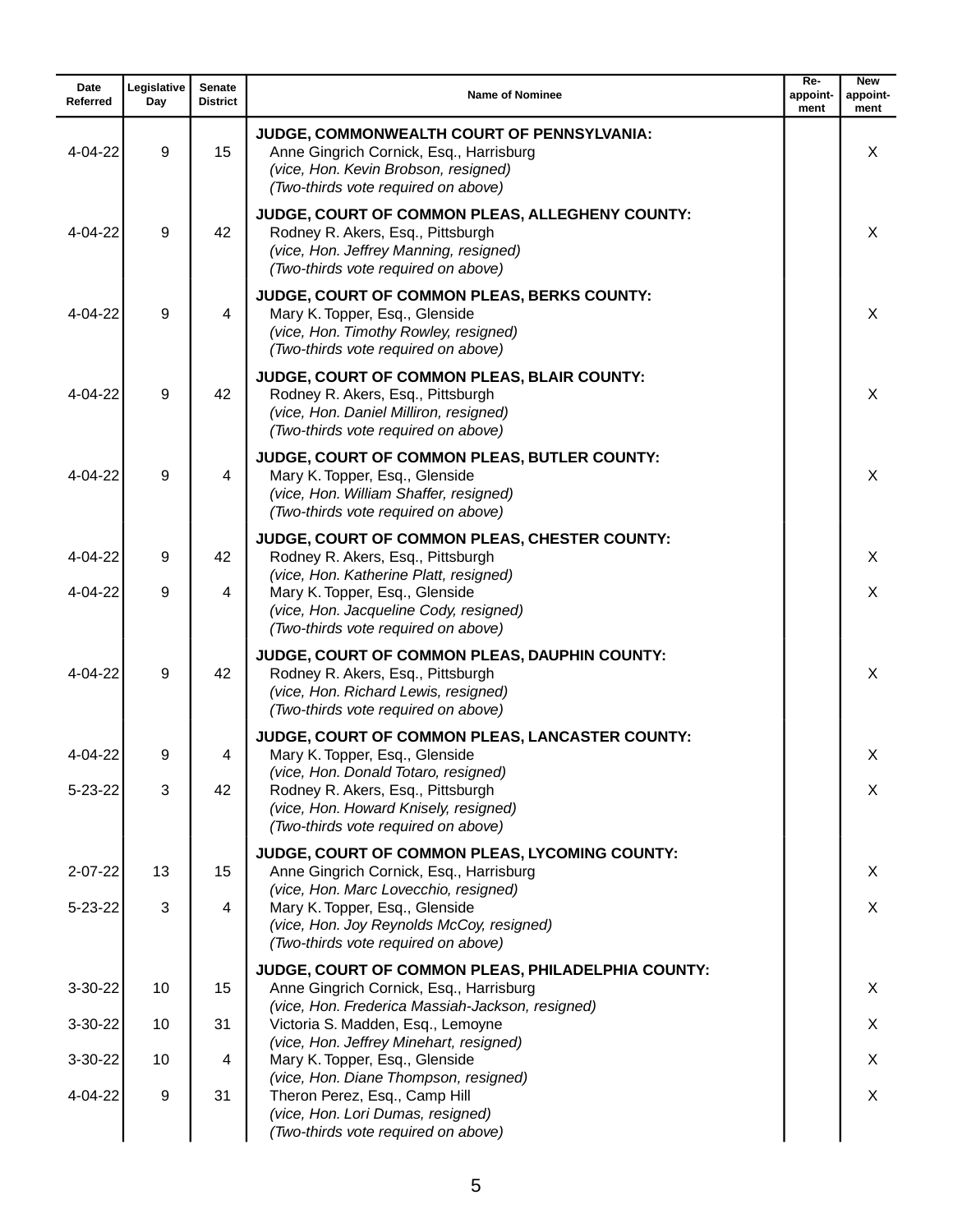| Date<br>Referred | Legislative<br>Day | <b>Senate</b><br><b>District</b> | <b>Name of Nominee</b>                                                                                                                                                 | Re-<br>appoint-<br>ment | <b>New</b><br>appoint-<br>ment |
|------------------|--------------------|----------------------------------|------------------------------------------------------------------------------------------------------------------------------------------------------------------------|-------------------------|--------------------------------|
| 4-04-22          | 9                  | 42                               | JUDGE, COURT OF COMMON PLEAS, SCHUYLKILL COUNTY:<br>Rodney R. Akers, Esq., Pittsburgh<br>(vice, Hon. William Baldwin, resigned)<br>(Two-thirds vote required on above) |                         | X                              |
| 3-30-22          | 10                 | 15                               | JUDGE, COURT OF COMMON PLEAS, YORK COUNTY:<br>Anne Gingrich Cornick, Esq., Harrisburg<br>(vice, Hon. Michael Bortner, resigned)<br>(Two-thirds vote required on above) |                         | X                              |
| $5 - 23 - 22$    | 3                  | 15                               | JUDGE, PHILADELPHIA MUNICIPAL COURT:<br>Anne Gingrich Cornick, Esq., Harrisburg<br>(vice, Hon. Nazario Jimenez, Jr., resigned)<br>(Two-thirds vote required on above)  |                         | $\times$                       |
| $5 - 23 - 22$    | 3                  | 15                               | JUDGE, SUPERIOR COURT OF PENNSYLVANIA:<br>Anne Gingrich Cornick, Esq., Harrisburg<br>(vice, Hon. Jacqueline Shogan, resigned)<br>(Two-thirds vote required on above)   |                         | X                              |
| 3-30-22          | 10                 | 15                               | <b>LANDSCAPE ARCHITECTS, STATE BOARD:</b><br>Rebecca Dombrowsky, Harrisburg                                                                                            |                         | X                              |
| $3 - 30 - 22$    | 10                 | 15                               | (vice, Megan Carpenter, term expired)<br>Elise Claire Schell, Harrisburg<br>(vice, Gregory Black, resigned)                                                            |                         | X                              |
| $3 - 30 - 22$    | 10                 | 15                               | <b>MASSAGE THERAPY, STATE BOARD:</b><br>Rebecca Dombrowsky, Harrisburg<br>(vice, Shea Rhodes, resigned)                                                                |                         | X                              |
| $3 - 30 - 22$    | 10                 | 15                               | <b>MEDICINE, STATE BOARD:</b><br>Rebecca Dombrowsky, Harrisburg                                                                                                        |                         | X                              |
| $3 - 30 - 22$    | 10                 | 48                               | (vice, Keith Loiselle, term expired)<br>Moriah Hathaway, Middletown                                                                                                    |                         | X                              |
| $5 - 23 - 22$    | 3                  | 15                               | (vice, Nirmal Joshi, resigned)<br>Elise Claire Schell, Harrisburg<br>(vice, Walter Eisenhauer, resigned)                                                               |                         | X                              |
| 3-30-22          | 10                 | 15                               | MINORITY BUSINESS DEVELOPMENT AUTHORITY, PENNSYLVANIA:<br>Elise Claire Schell, Harrisburg<br>(vice, Robert Agbede, resigned)                                           |                         | х                              |
| 3-30-22          | 10                 | 15                               | <b>MUNICIPAL POLICE OFFICERS' EDUCATION AND TRAINING COMMISSION:</b><br>Rebecca Dombrowsky, Harrisburg                                                                 |                         | X                              |
| 4-04-22          | 9                  | 31                               | (vice, Jarrad Berkihiser, resigned)<br>Thomas J. Yablonski, Jr., Mechanicsburg<br>(vice, Douglas Grimes, resigned)                                                     |                         | $\sf X$                        |
| $3-30-22$        | 10                 | 21                               | NATIONAL GUARD, PENNSYLVANIA AIR, BRIGADIER GENERAL:<br>Col. Raymond Hyland, Jr., Cranberry Township                                                                   |                         | X                              |
| $3 - 30 - 22$    | 10                 | 35                               | (vice, Brig. Gen. Mark Goodwill, retired)<br>Col. Richard F. McMullen, Colver<br>(vice, Brig. Gen. Benjamin Cason, retired)                                            |                         | X                              |
| 3-30-22          | 10                 | 36                               | NATIONAL GUARD, PENNSYLVANIA AIR, MAJOR GENERAL:<br>Brig. Gen. Terrence L. Koudelka, Jr., Elizabethtown<br>(vice, Brig. Gen. Michael Regan, retired)                   |                         | X                              |
| $3 - 30 - 22$    | 10                 |                                  | NATIONAL GUARD, PENNSYLVANIA ARMY, BRIGADIER GENERAL:<br>Col. Leland D. Blanchard, Haymarket, VA<br>(add to complement)                                                |                         | X                              |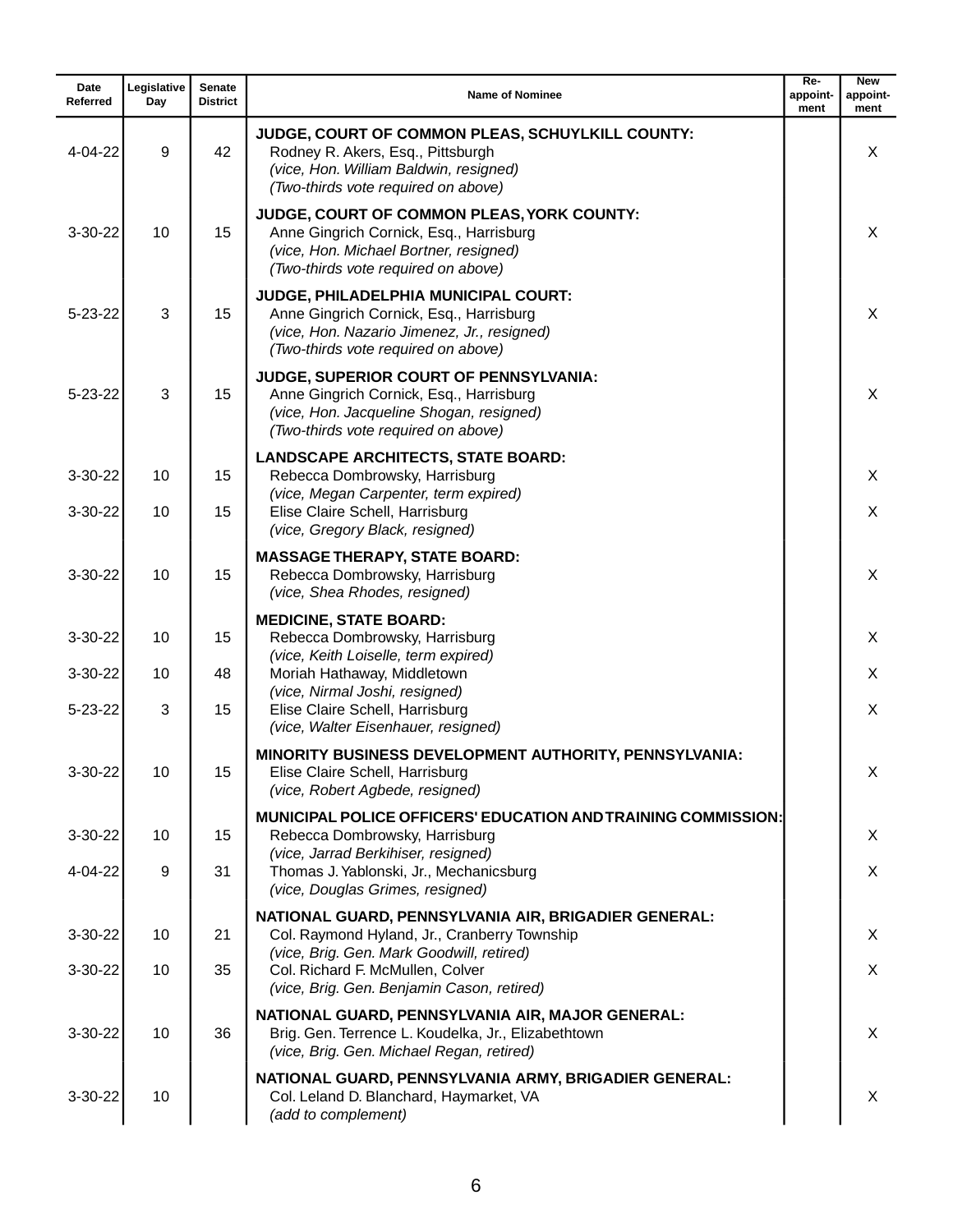| Date<br>Referred               | Legislative<br>Day | <b>Senate</b><br><b>District</b> | <b>Name of Nominee</b>                                                                                                         | $Re-$<br>appoint-<br>ment | <b>New</b><br>appoint-<br>ment |
|--------------------------------|--------------------|----------------------------------|--------------------------------------------------------------------------------------------------------------------------------|---------------------------|--------------------------------|
| $3 - 30 - 22$                  | 10                 | 27                               | NATIONAL GUARD, PENNSYLVANIA ARMY, MAJOR GENERAL:<br>Brig. Gen. James G. McCormack, Watsontown                                 |                           | X                              |
| $3 - 30 - 22$                  | 10                 | 15                               | (add to complement)<br>Brig. Gen. Carl T. Reese, Hummelstown                                                                   |                           | X                              |
| $3 - 30 - 22$                  | 10                 | 24                               | (add to complement)<br>Brig. Gen. Michael E. Wegscheider, Boyertown<br>(vice, Maj. Gen. Mark McCormack, retired)               |                           | X                              |
| $3 - 30 - 22$                  | 10                 | 15                               | <b>NORRISTOWN STATE HOSPITAL:</b><br>Rebecca Dombrowsky, Harrisburg<br>(vice, Raymond Catton, resigned)                        |                           | X                              |
| $3 - 30 - 22$                  | 10                 | 15                               | <b>NURSING HOME ADMINISTRATORS, STATE BOARD OF EXAMINERS:</b><br>Rebecca Dombrowsky, Harrisburg                                |                           | X                              |
| $3-30-22$                      | 10                 | 48                               | (vice, James Shadduck, resigned)<br>Moriah Hathaway, Middletown<br>(vice, Margaret Matisko, term expired)                      |                           | X                              |
| $3 - 30 - 22$                  | 10                 | 15                               | Elise Claire Schell, Harrisburg<br>(vice, William McIlwaine, term expired)                                                     |                           | X                              |
| $3 - 30 - 22$                  | 10                 | 31                               | Thomas J. Yablonski, Jr., Mechanicsburg<br>(vice, Anita Lahr, term expired)                                                    |                           | X                              |
| $3 - 30 - 22$<br>$3 - 30 - 22$ | 10<br>10           | 15<br>48                         | <b>NURSING, STATE BOARD:</b><br>Rebecca Dombrowsky, Harrisburg<br>(vice, Robert Ames, deceased)<br>Moriah Hathaway, Middletown |                           | X<br>X                         |
|                                |                    |                                  | (vice, Jason Owen, resigned)                                                                                                   |                           |                                |
| $3 - 30 - 22$                  | 10                 | 15                               | OCCUPATIONAL THERAPY EDUCATION AND LICENSURE, STATE BOARD:<br>Rebecca Dombrowsky, Harrisburg                                   |                           | X                              |
| 3-30-22                        | 10                 | 48                               | (vice, William Jones, resigned)<br>Moriah Hathaway, Middletown                                                                 |                           | X                              |
| $5 - 23 - 22$                  | 3                  | 15                               | (vice, Richard Turner, resigned)<br>Elise Claire Schell, Harrisburg<br>(vice, Carolyn Gatty, resigned)                         |                           | X                              |
| $3-30-22$                      | 10                 | 48                               | <b>OPTOMETRY, STATE BOARD:</b><br>Moriah Hathaway, Middletown<br>(vice, Lisa Hegedus, resigned)                                |                           | X                              |
| 3-30-22                        | 10                 | 15                               | Elise Claire Schell, Harrisburg<br>(vice, Brian Fill, resigned)                                                                |                           | X                              |
| $3-30-22$                      | 10                 | 31                               | Thomas J. Yablonski, Jr., Mechanicsburg<br>(vice, Marla Wasson, term expired)                                                  |                           | X                              |
| 3-30-22                        | 10                 | 15                               | <b>OSTEOPATHIC MEDICINE, STATE BOARD:</b><br>Rebecca Dombrowsky, Harrisburg                                                    |                           | X                              |
| 3-30-22                        | 10                 | 48                               | (vice, Thomas Stephenson, resigned)<br>Moriah Hathaway, Middletown                                                             |                           | X                              |
| $5 - 23 - 22$                  | 3                  | 29                               | (vice, Joanne Coolen, deceased)<br>Joseph Zawisza, Orwigsburg<br>(add to complement)                                           |                           | X                              |
| $5 - 23 - 22$                  | 3                  | 35                               | PAROLE, PENNSYLVANIA BOARD:<br>Elizabeth Bolton Penna, Johnstown<br>(vice, Maureen Barden, resigned)                           |                           | X                              |
| 3-30-22                        | 10                 | 48                               | PHARMACY, STATE BOARD:<br>Moriah Hathaway, Middletown                                                                          |                           | X                              |
| 3-30-22                        | 10                 | 15                               | (vice, Thomas Carey, resigned)<br>Elise Claire Schell, Harrisburg<br>(vice, Kishor Mehta, resigned)                            |                           | X                              |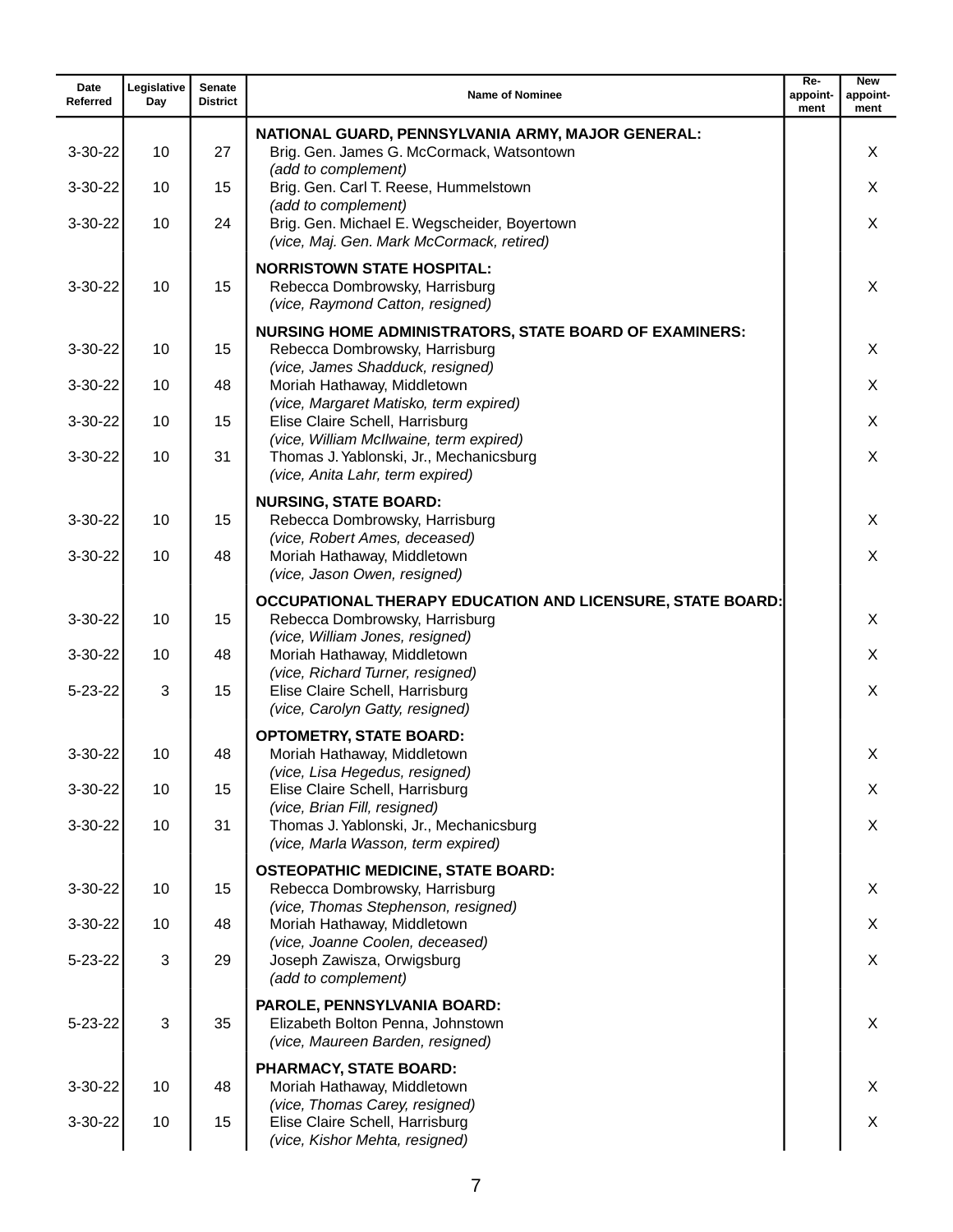| Date<br>Referred | Legislative<br>Day | <b>Senate</b><br><b>District</b> | <b>Name of Nominee</b>                                                                                                                                          | $Re-$<br>appoint-<br>ment | <b>New</b><br>appoint-<br>ment |
|------------------|--------------------|----------------------------------|-----------------------------------------------------------------------------------------------------------------------------------------------------------------|---------------------------|--------------------------------|
| $3 - 30 - 22$    | 10                 | 31                               | PHARMACY, STATE BOARD: (Continued)<br>Thomas J. Yablonski, Jr., Mechanicsburg<br>(vice, Robert Frankil, term expired)                                           |                           | X                              |
| 3-30-22          | 10                 | 15                               | PHYSICAL THERAPY, STATE BOARD:<br>Rebecca Dombrowsky, Harrisburg                                                                                                |                           | X                              |
| $3 - 30 - 22$    | 10                 | 48                               | (vice, Gary Coburn, term expired)<br>Moriah Hathaway, Middletown                                                                                                |                           | X                              |
| $3 - 30 - 22$    | 10                 | 15                               | (vice, Marybeth Lehman, term expired)<br>Elise Claire Schell, Harrisburg                                                                                        |                           | X                              |
| $3-30-22$        | 10                 | 31                               | (vice, Jeffrey Elliott, term expired)<br>Thomas J. Yablonski, Jr., Mechanicsburg<br>(vice, Tammy Frey, term expired)                                            |                           | X                              |
| $3 - 30 - 22$    | 10                 | 15                               | <b>PITTSBURGH UNIVERSITY:</b><br>Betsy Phillips, Harrisburg                                                                                                     |                           | X                              |
| $3 - 30 - 22$    | 10                 | 15                               | (vice, Kevin Washo, resigned)<br>Elise Claire Schell, Harrisburg<br>(vice, Bradley Franc, term expired)                                                         |                           | X                              |
| $2 - 07 - 22$    | 13                 | 15                               | PODIATRY, STATE BOARD:<br>Elise Claire Schell, Harrisburg<br>(vice, Melissa Haluszczak, term expired)                                                           |                           | X                              |
| $3 - 30 - 22$    | 10                 | 15                               | Rebecca Dombrowsky, Harrisburg                                                                                                                                  |                           | X                              |
| $3 - 30 - 22$    | 10                 | 31                               | (vice, Edward Snell, term expired)<br>Thomas J. Yablonski, Jr., Mechanicsburg<br>(vice, Barbara Wiggin, term expired)                                           |                           | X                              |
| $3 - 30 - 22$    | 10                 | 15                               | <b>POLK CENTER:</b><br>Rebecca Dombrowsky, Harrisburg<br>(vice, James Culbertson, deceased)                                                                     |                           | X                              |
| $3 - 30 - 22$    | 10                 | 48                               | Moriah Hathaway, Middletown<br>(vice, Jack Kyle, deceased)                                                                                                      |                           | X                              |
| $3 - 30 - 22$    | 10                 | 15                               | Elise Claire Schell, Harrisburg<br>(vice, Eleanora Miller, deceased)                                                                                            |                           | X.                             |
| $3-30-22$        | 10                 | 31                               | Thomas J. Yablonski, Jr., Mechanicsburg<br>(vice, Jayne Romero, resigned)                                                                                       |                           | X                              |
| $5 - 23 - 22$    | 3                  | 31                               | PROFESSIONAL AND OCCUPATIONAL AFFAIRS, COMMISSIONER:<br>Thomas J. Yablonski, Jr., Mechanicsburg<br>(vice, Kalonji Johnson, resigned)                            |                           | X                              |
| $3 - 30 - 22$    | 10                 | 15                               | PROFESSIONAL ENGINEERS, LAND SURVEYORS AND GEOLOGISTS,<br><b>STATE REGISTRATION BOARD:</b><br>Rebecca Dombrowsky, Harrisburg<br>(vice, David Pennoni, resigned) |                           | X                              |
| $3 - 30 - 22$    | 10                 | 48                               | Moriah Hathaway, Middletown                                                                                                                                     |                           | X                              |
| 3-30-22          | 10                 | 15                               | (vice, Elizabeth Catania, resigned)<br>Elise Claire Schell, Harrisburg<br>(vice, Joseph Mackey, resigned)                                                       |                           | X                              |
| $3-30-22$        | 10                 | 15                               | <b>PUBLIC EMPLOYEE RETIREMENT COMMISSION:</b><br>Elise Claire Schell, Harrisburg<br>(vice, Christ Zervanos, resigned)                                           |                           | X                              |
| $3 - 30 - 22$    | 10                 | 15                               | PUBLIC UTILITY COMMISSION, PENNSYLVANIA:<br>Elise Claire Schell, Harrisburg                                                                                     |                           | X                              |
| $3 - 30 - 22$    | 10                 | 31                               | (vice, David Sweet, term expired)<br>Thomas J. Yablonski, Jr., Mechanicsburg<br>(vice, Andrew Place, resigned)                                                  |                           | X                              |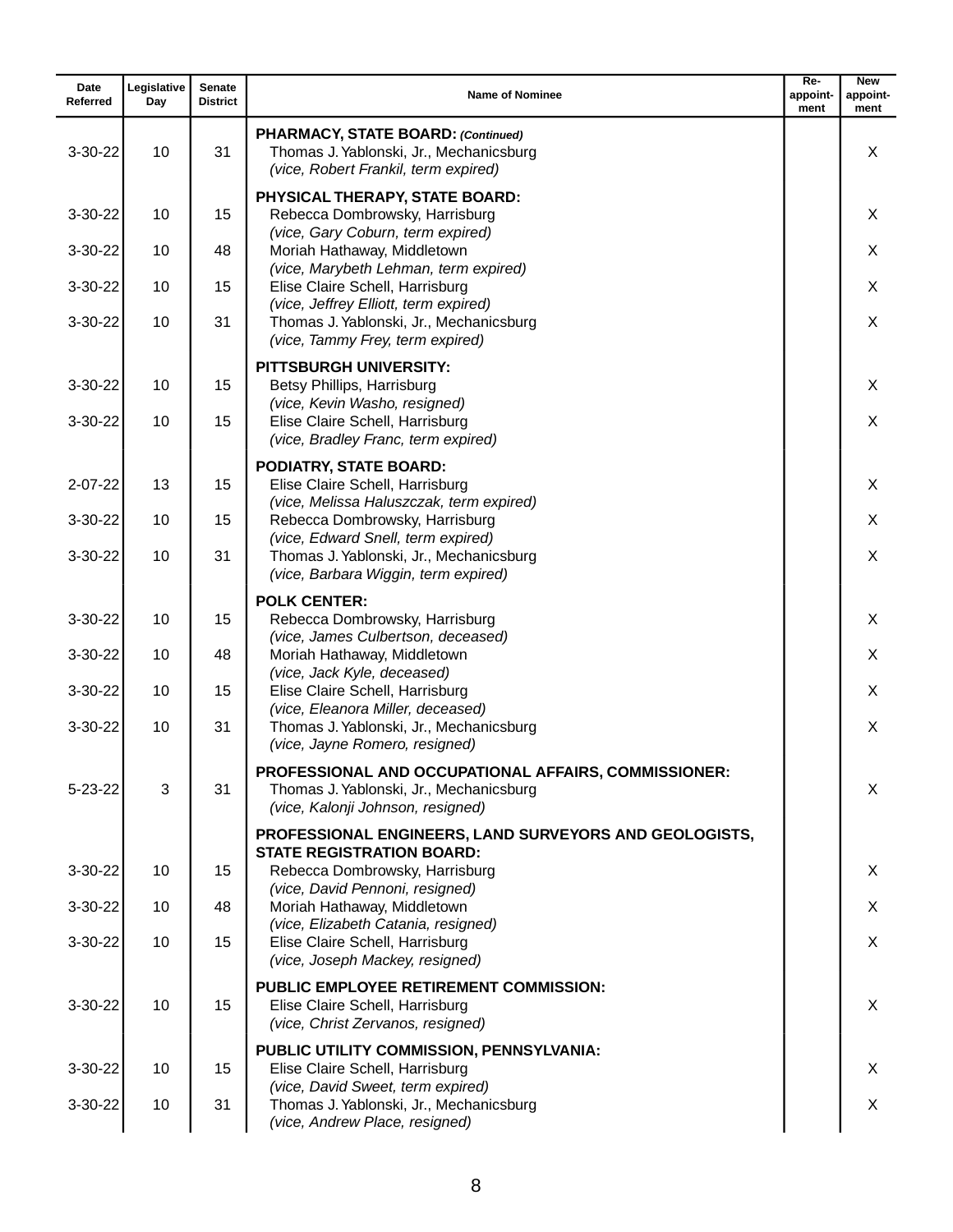| Date<br>Referred | Legislative<br>Day | <b>Senate</b><br><b>District</b> | <b>Name of Nominee</b>                                                                                                                                  | Re-<br>appoint-<br>ment | <b>New</b><br>appoint-<br>ment |
|------------------|--------------------|----------------------------------|---------------------------------------------------------------------------------------------------------------------------------------------------------|-------------------------|--------------------------------|
| $3-30-22$        | 10                 | 15                               | REAL ESTATE APPRAISERS, STATE BOARD OF CERTIFIED:<br>Rebecca Dombrowsky, Harrisburg                                                                     |                         | X                              |
| $3 - 30 - 22$    | 10                 | 15                               | (vice, Kurt Brink, term expired)<br>Elise Claire Schell, Harrisburg<br>(vice, Donna Rovito, term expired)                                               |                         | X                              |
| $3 - 30 - 22$    | 10                 | 15                               | <b>REAL ESTATE COMMISSION, STATE:</b><br>Elise Claire Schell, Harrisburg<br>(vice, Alexis Barbieri, term expired)                                       |                         | X                              |
| $3 - 30 - 22$    | 10                 | 31                               | Thomas J. Yablonski, Jr., Mechanicsburg<br>(vice, Joyce Haas, resigned)                                                                                 |                         | X                              |
| $4 - 11 - 22$    | 6                  | 31                               | <b>SHERIFF, CARBON COUNTY:</b><br>Thomas J. Yablonski, Jr., Mechanicsburg<br>(vice, Anthony Harvilla, resigned)                                         |                         | X                              |
| 12-13-21         | 23                 | $\overline{7}$                   | <b>SMALL BUSINESS ADVOCATE:</b><br>NazAarah Sabree, Philadelphia<br>(vice, John Evans, term expired)                                                    |                         | X                              |
|                  |                    |                                  | SOCIAL WORKERS, MARRIAGE AND FAMILY THERAPISTS AND<br>PROFESSIONAL COUNSELORS, STATE BOARD:                                                             |                         |                                |
| $2 - 07 - 22$    | 13                 | 15                               | Rebecca Dombrowsky, Harrisburg<br>(vice, Amy Keisling, term expired)                                                                                    |                         | X                              |
| $3 - 30 - 22$    | 10                 | 15                               | Elise Claire Schell, Harrisburg<br>(vice, Jennifer Easter, resigned)                                                                                    |                         | X                              |
| $3-30-22$        | 10                 | 31                               | <b>SOUTH MOUNTAIN RESTORATION CENTER:</b><br>Thomas J. Yablonski, Jr., Mechanicsburg<br>(vice, William Shank, resigned)                                 |                         | X                              |
| $3 - 30 - 22$    | 10                 | 15                               | SPEECH-LANGUAGE PATHOLOGY AND AUDIOLOGY, STATE BOARD OF<br><b>EXAMINERS:</b><br>Rebecca Dombrowsky, Harrisburg<br>(vice, Trudy Mosey, term expired)     |                         | X                              |
| $4 - 04 - 22$    | 9                  | 31                               | STATE FIRE COMMISSIONER, PENNSYLVANIA:<br>Thomas J. Yablonski, Jr., Mechanicsburg<br>(add to complement)                                                |                         | X                              |
| 3-30-22          | 10                 | 31                               | <b>TEMPLE UNIVERSITY:</b><br>Thomas J. Yablonski, Jr., Mechanicsburg<br>(vice, Ronald Donatucci, deceased)                                              |                         | X                              |
| 3-30-22          | 10                 | 15                               | <b>TRANSPORTATION COMMISSION, STATE:</b><br>Rebecca Dombrowsky, Harrisburg<br>(vice, Robert Pease, term expired)                                        |                         | X                              |
| $3-30-22$        | 10                 | 48                               | Moriah Hathaway, Middletown<br>(vice, Charles Martin, resigned)                                                                                         |                         | X                              |
| $3 - 30 - 22$    | 10                 | 35                               | Karen Michael, Rockton<br>(vice, George Khoury, term expired)                                                                                           |                         | X                              |
| $3-30-22$        | 10                 | 31                               | Thomas J. Yablonski, Jr., Mechanicsburg<br>(vice, John Mast, resigned)                                                                                  |                         | X                              |
| $5 - 23 - 22$    | 3                  | 45                               | TURNPIKE COMMISSION, PENNSYLVANIA:<br>Sean Logan, Pittsburgh<br>(vice, John Wozniak, term expired)<br>(Two-thirds vote required on above)               |                         | X                              |
| 3-30-22          | 10                 | 15                               | <b>VEHICLE MANUFACTURERS, DEALERS AND SALESPERSONS, STATE</b><br><b>BOARD:</b><br>Rebecca Dombrowsky, Harrisburg<br>(vice, Brian Bentley, term expired) |                         | X                              |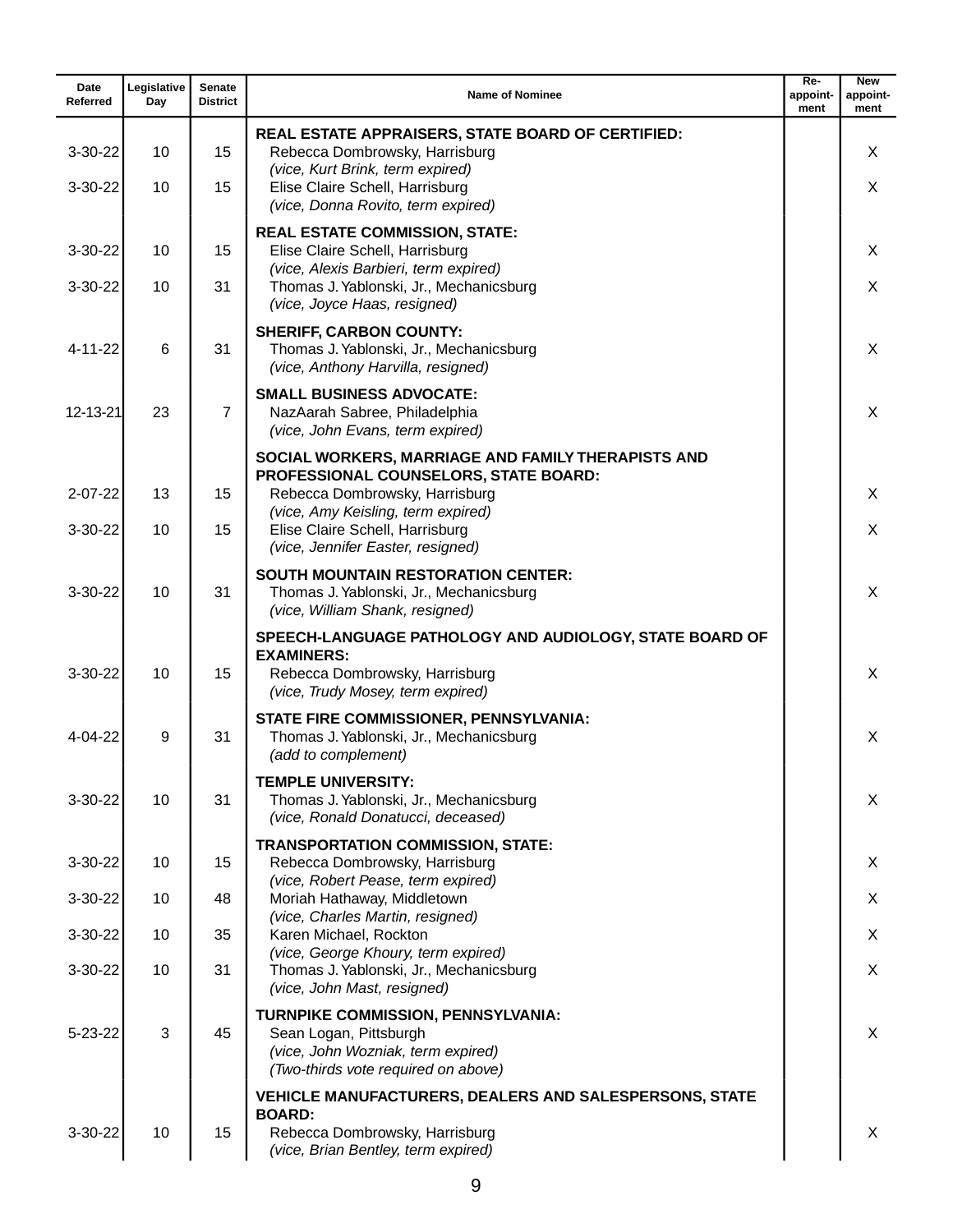| Date<br>Referred | Legislative<br>Day | <b>Senate</b><br><b>District</b> | <b>Name of Nominee</b>                                                                                                     | $Re-$<br>appoint-<br>ment | <b>New</b><br>appoint-<br>ment |
|------------------|--------------------|----------------------------------|----------------------------------------------------------------------------------------------------------------------------|---------------------------|--------------------------------|
|                  |                    |                                  | <b>VEHICLE MANUFACTURERS, DEALERS AND SALESPERSONS, STATE</b>                                                              |                           |                                |
| 3-30-22          | 10                 | 48                               | <b>BOARD:</b> (Continued)<br>Moriah Hathaway, Middletown                                                                   |                           | X                              |
| 3-30-22          | 10                 | 31                               | (vice, Frank Snyder, term expired)<br>Victoria S. Madden, Esq., Lemoyne                                                    |                           | X                              |
| 3-30-22          | 10                 | 15                               | (vice, James Minor, term expired)<br>Betsy Phillips, Harrisburg                                                            |                           | X                              |
|                  |                    |                                  | (vice, Donald Stoy, term expired)                                                                                          |                           |                                |
| $3 - 30 - 22$    | 10                 | 15                               | Elise Claire Schell, Harrisburg<br>(vice, Lance Alexander, term expired)                                                   |                           | X                              |
| 3-30-22          | 10                 | 31                               | Thomas J. Yablonski, Jr., Mechanicsburg<br>(vice, Rene Barczak, resigned)                                                  |                           | X                              |
| 3-30-22          | 10                 | 15                               | <b>VETERINARY MEDICINE, STATE BOARD:</b><br>Elise Claire Schell, Harrisburg<br>(vice, Meredith Odato Graham, term expired) |                           | X                              |
|                  |                    |                                  | <b>WARREN STATE HOSPITAL:</b>                                                                                              |                           |                                |
| 3-30-22          | 10                 | 15                               | Rebecca Dombrowsky, Harrisburg<br>(vice, William McCarthy, resigned)                                                       |                           | X                              |
| $3 - 30 - 22$    | 10                 | 15                               | Elise Claire Schell, Harrisburg<br>(vice, Burt Alexander, resigned)                                                        |                           | X                              |
| 3-30-22          | 10                 | 15                               | <b>WERNERSVILLE STATE HOSPITAL:</b><br>Rebecca Dombrowsky, Harrisburg                                                      |                           | X                              |
| 3-30-22          | 10                 | 15                               | (vice, Kenneth Harting, resigned)<br>Elise Claire Schell, Harrisburg<br>(vice, Ivan Torres, deceased)                      |                           | X                              |
| $5 - 23 - 22$    | 3                  | 15                               | <b>WEST CHESTER UNIVERSITY:</b><br>Elise Claire Schell, Harrisburg<br>(vice, Christopher Lewis, resigned)                  |                           | X                              |
|                  |                    |                                  | <b>WESTERN YOUTH DEVELOPMENT CENTERS:</b>                                                                                  |                           |                                |
| 3-30-22          | 10                 | 15                               | Rebecca Dombrowsky, Harrisburg<br>(vice, Hon. Gerald LaValle, resigned)                                                    |                           | X                              |
| 3-30-22          | 10                 | 48                               | Moriah Hathaway, Middletown<br>(vice, Thomas Fee, resigned)                                                                |                           | X                              |
| 3-30-22          | 10                 | 15                               | Elise Claire Schell, Harrisburg<br>(vice, Joseph Fragle, resigned)                                                         |                           | х                              |
| 3-30-22          | 10                 | 31                               | Thomas J. Yablonski, Jr., Mechanicsburg<br>(vice, Loretta Hogans, resigned)                                                |                           | X                              |
| 3-30-22          | 10                 | 48                               | <b>WHITE HAVEN CENTER:</b><br>Moriah Hathaway, Middletown<br>(vice, Richard J. Cortese, resigned)                          |                           | X                              |
| 3-30-22          | 10                 | 31                               | <b>WORKERS' COMPENSATION APPEAL BOARD:</b><br>Thomas J. Yablonski, Jr., Mechanicsburg<br>(vice, Susan McDermott, resigned) |                           | X                              |
|                  |                    |                                  | <b>MAGISTERIAL DISTRICT JUDGES</b>                                                                                         |                           |                                |
|                  |                    |                                  | <b>MAGISTERIAL DISTRICT JUDGE, ALLEGHENY COUNTY:</b>                                                                       |                           |                                |
| $2 - 07 - 22$    | 13                 | 15                               | Betsy Phillips, Harrisburg<br>(vice, Hon. Linda Zucco, resigned)                                                           |                           | X                              |
| 4-04-22          | 9                  | 15                               | Rebecca Dombrowsky, Harrisburg<br>(vice, Hon. Thomas Caulfield, resigned)                                                  |                           | X                              |